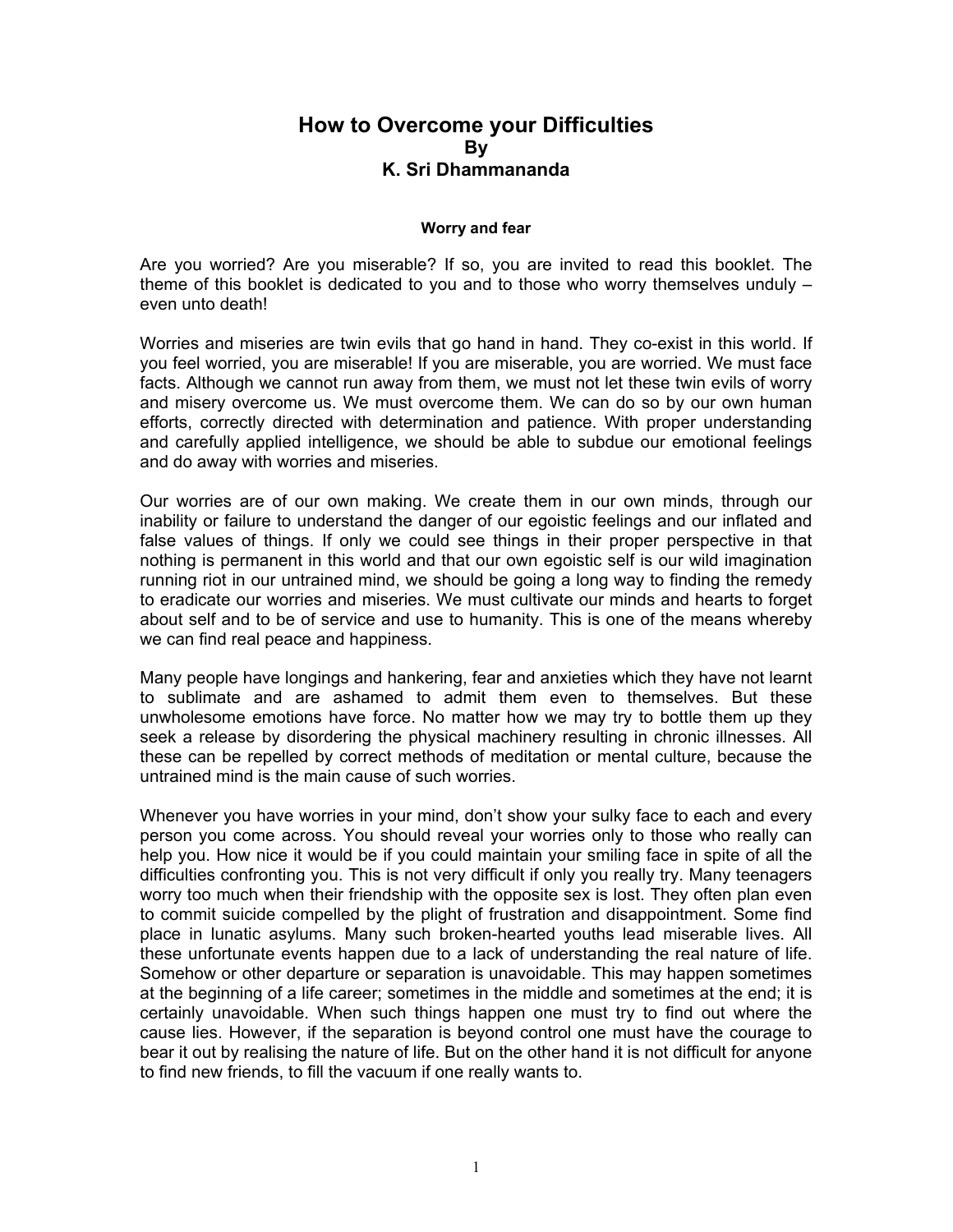*"Wheresoever fear arises, it arises in the fool, not in the wise man"* says the Buddha. Fears are nothing more than states of mind. One's state of mind is subject to control and direction; the negative use of thoughts produces out fears; the positive use realises our hopes and ideals, and in these cases the choice rests entirely with ourselves. Every human being has the ability to completely control his own mind. Nature has endowed man with absolute control over but one thing, and that is thought. This fact, coupled with the additional fact that everything which man creates begins in the form of a thought, leads one very near to the principle by which fear may be mastered.

A noted British anatomist was once asked by a student what was the best cure for fear, and he answered, *"Try doing something for someone".*

The student was considerably astonished by the reply, and requested further enlightenment whereupon his instructor said, *"You can't have two opposing sets of thoughts in your mind at one and the same time".* One set of thoughts will always drive the other out. If, for instance, your mind is completely occupied with an unselfish desire to help someone else, you can't be harbouring fear at the same time.

"Worry dries up the blood sooner than the age." Fears, worries and anxieties in moderation are natural instincts of self-preservation. But constant fear and prolonged worry are unfailing enemies to the human organism. They derange the normal bodily functions.

If you have learned how to please others, you always will be in a good mood. This is because your mind does not allow worries to be accommodated in it.

# **The voice of nature**

For the sake of material gain modern man does not listen to the voice of nature. His mental activities are so preoccupied with his future happiness that he neglects the needs of his physical body and entirely forgets the present moment for what it is worth. This unnatural behaviour of contemporary man is that immediate result of his wrong conceptions of World Order, of human life and its ultimate purpose. It is the cause of all the frustration, anxiety, fear and insecurity of our present times. One who really likes to have peace should not disturb another man's freedom. It is a wrong method to seek happiness by disturbing and deceiving others.

### *"You can deceive some of the people all the time, and all the people some of the time, but you cannot deceive all of the people all of the time." (Abraham Lincoln)*

If man is cruel and wicked, always lives against the laws of nature and the cosmos; through his acts, words and thoughts, he pollutes the whole atmosphere. As a result of such misdeeds and thoughts, nature may not produce things which man requires for his living but instead man may be faced with epidemics and various kinds of disasters.

If, on the other hand, man lives in accordance with this natural law, leads a righteous way of life, purifies the atmosphere through the merits of his virtues and radiates his loving kindness towards other living beings, he can change the atmosphere in order to bring about better results for the happiness of man.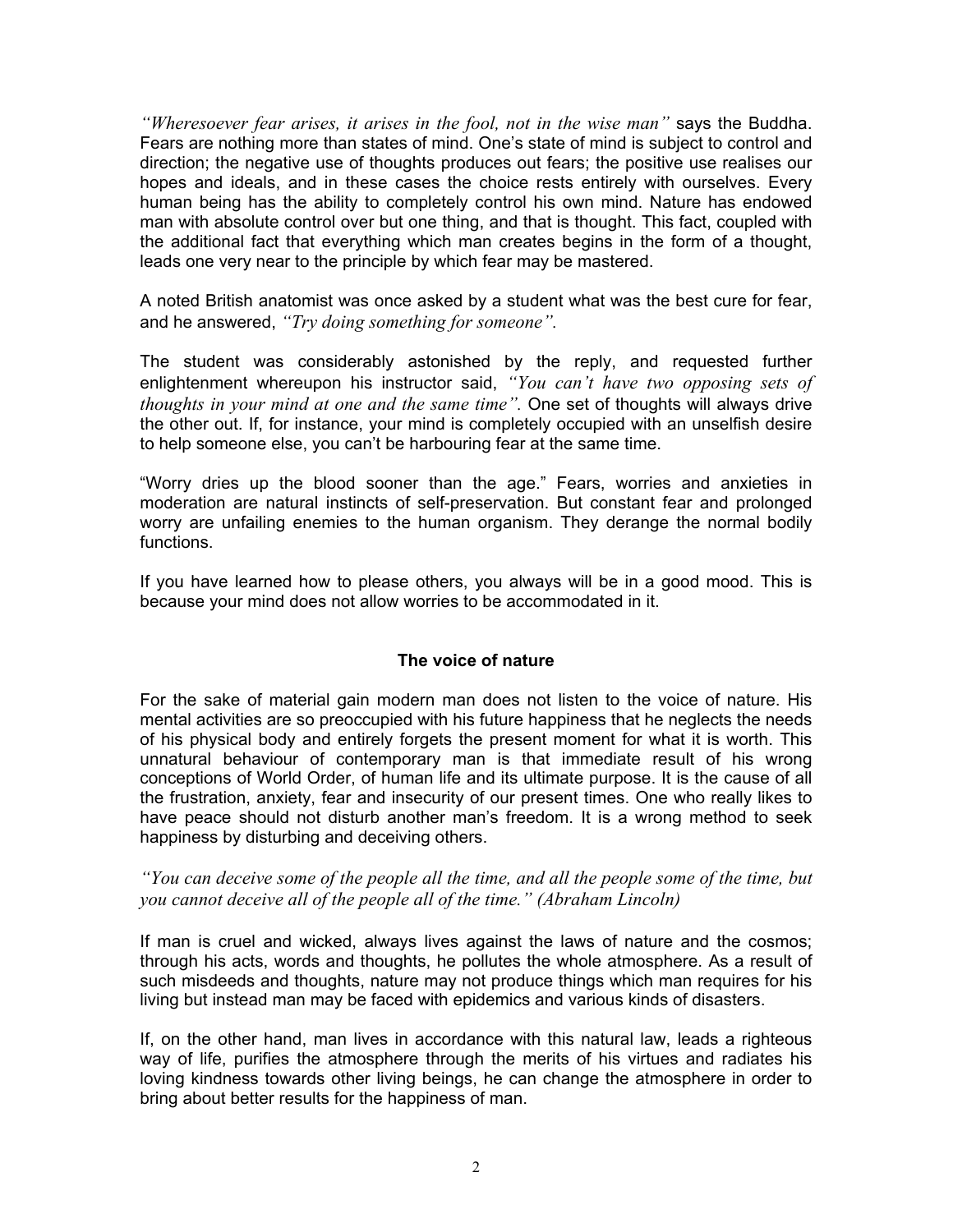You may be a very modern busy man, but don't forget to spend at least a few minutes a day in reading some valuable books. This habit will give you a lot of relief and enable you to forget your worries and to develop your mind. At the same time you have to remember that you have a religion also. Religion is for your own benefit. Therefore it is your duty to think about your religion and to spare a few minutes a day for the performance of your religious duties.

#### **Mental health and criminal tendencies**

In relation to health, it is not T. B., or even cancer, that is the most alarming of the ailments of our age. T. B. is now almost under control, and there is every hope that a cure for cancer will be found in the near future. Actually, the most alarming of all is the prevalence and increase in all kinds of mental ailments and disturbances. We are forced to build more and more hospitals and institutions for the mentally sick and neuroses of various kinds. There are many more who do not receive any treatment, but who are in need of it badly.

It may be asked why the criminal element within our society is mentioned in the same breath with the mentally afflicted. One of the positive and far-reaching results stemming directly from the research work of Freud is the recognition that criminals and delinquents are also mentally sick people, more in need of treatment than punishment. It is this liberal outlook on the problem that lays the basis of all "progressive" social reform, and opens up the way for reclamation rather than revenge.

# **Know Thy neighbour**

We never see how other people live; we may not even know anything about the lives of people of different social levels from ourselves or of lesser or greater wealth. If we are healthy we cannot know what it is like to be sick and if we are invalids we cannot understand the energy of the strong.

Such lack of experience makes for intolerance, because tolerance is born only of understanding and without experience there can be no understanding. Hence it is a good thing for us to get as wide an experience as is possible of all aspects of life, and especially to travel and let us make sure we do not always travel in luxury!

# **Man's unhappiness**

Buddha taught that all man's unhappiness comes from wanting the wrong sort of things, the pleasures that money can buy, power over other men, and, most important of all, to go on living forever after one is dead. The desire for these things makes people selfish, he said, so that they come to think only of themselves, want things only for themselves, and not mind overmuch what happens to other people. And since they do not get all their wishes, they are restless and discontented. The only way to avoid this restlessness is to get rid of the desires that cause it. This is very difficult; but when a man achieves it, he reaches a state of perfection and calm.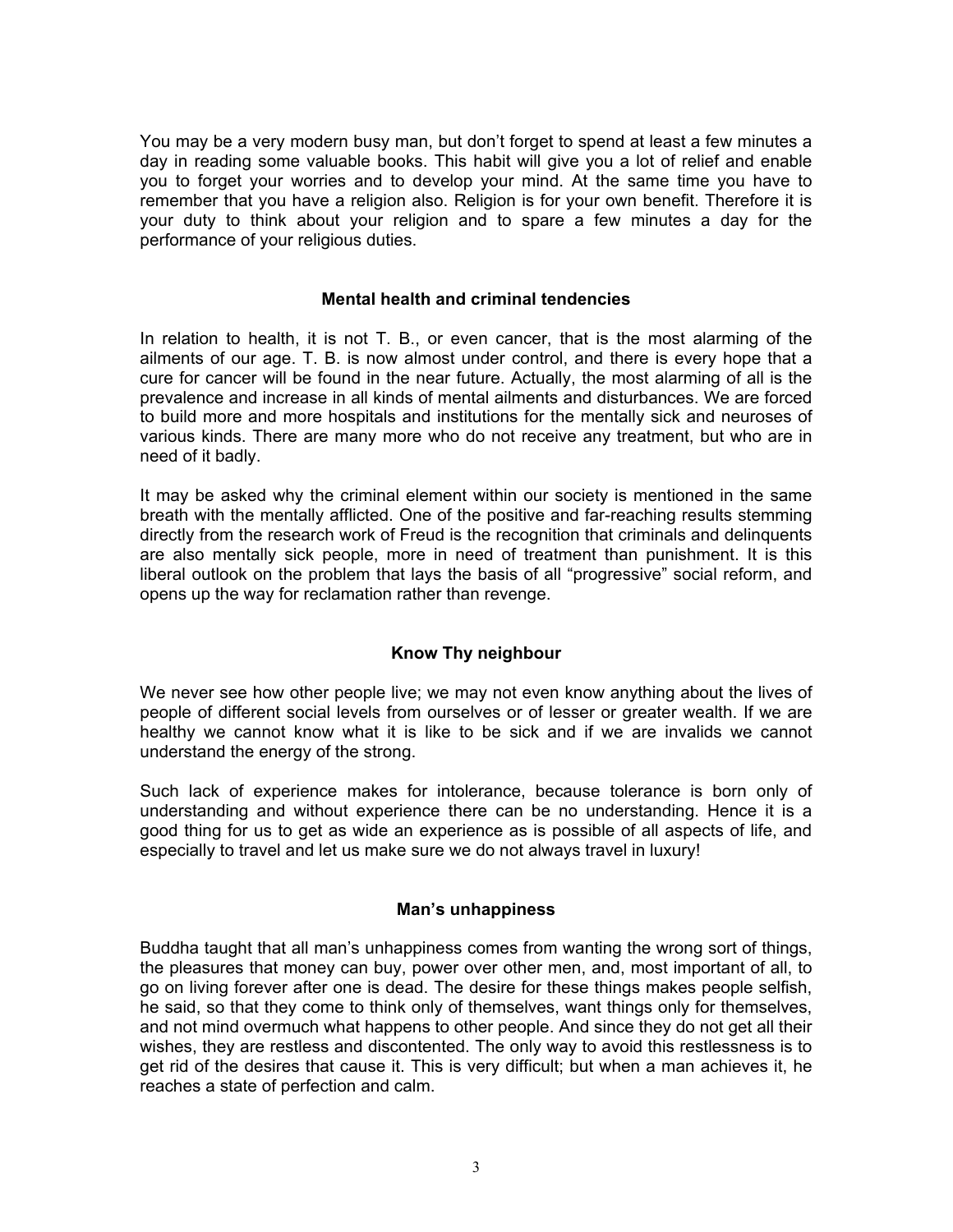\* We did not enjoy pleasures but were ourselves overcome by pleasures (i.e. by endless anxiety in seeking those pleasures all our energies were sapped). We suffer more than we enjoy in seeking the pleasures of this phenomenal world.

### **Time will heal our wounds**

Trouble passes. What has caused you to burst into tears today will soon be forgotten; you may remember that you cried but it is unlikely that you will remember what you cried about! As we grow up and go through life, if we remember this we shall often be surprised to find how we lie awake at night brooding something that has happened to upset us during the day, or how we nurse resentment against someone and keep on letting the same thoughts run through our minds about how we are going to have our own back against the person who has harmed us. We may fall into a rage over something and later wonder what it was we were so angry about. And being surprised, we can realise what a waste of time and energy it has all been, and how we have deliberately gone on being unhappy when we could have stopped it and started to think about something else.

Whatever our troubles, however grievous they may appear, time will heal our wounds. But surely there must be something we can do to prevent ourselves from being hurt in the first place. Why should we allow people and troubles to drain our energy and make us unhappy? The answer is, of course, that they do not, it is we who make ourselves unhappy.

You may have had some trouble in your office or the place where you work but you should not bring or extend such troubles to your home and create a bad atmosphere.

You should realise that there is a cure or an end to those problems and troubles which are to be found by achieving freedom from our selfish desires and by eradicating all forms of confusion and ignorance.

Whenever we fail to find a solution to any problem, we are inclined to find a scapegoat, someone against whom we can vent our grievance. We are not prepared to admit our own shortcomings. We feel it is easier to put the blame on others and to nurture a grievance against someone. In fact, some of us take pleasure in so doing. This is a completely wrong attitude. We must not show resentment or to be angry towards others. We should do our utmost, painstakingly and calmly, to resolve our own problems. We must be prepared to face up to any difficulties that we may encounter.

# **Happiness and materialism**

Many people believe they can solve all their problems if only they have money; but they fail to realise that money itself has its attendant problems. Money alone cannot solve all problems.

Many people never learn this and all their lives they rush about using all their energy trying to collect may more "gadgets", and when they have them they find that these do not satisfy them, but they must have other "things and more gadgets". In fact, the more they have the more they desire to have; so they can never be happy or content.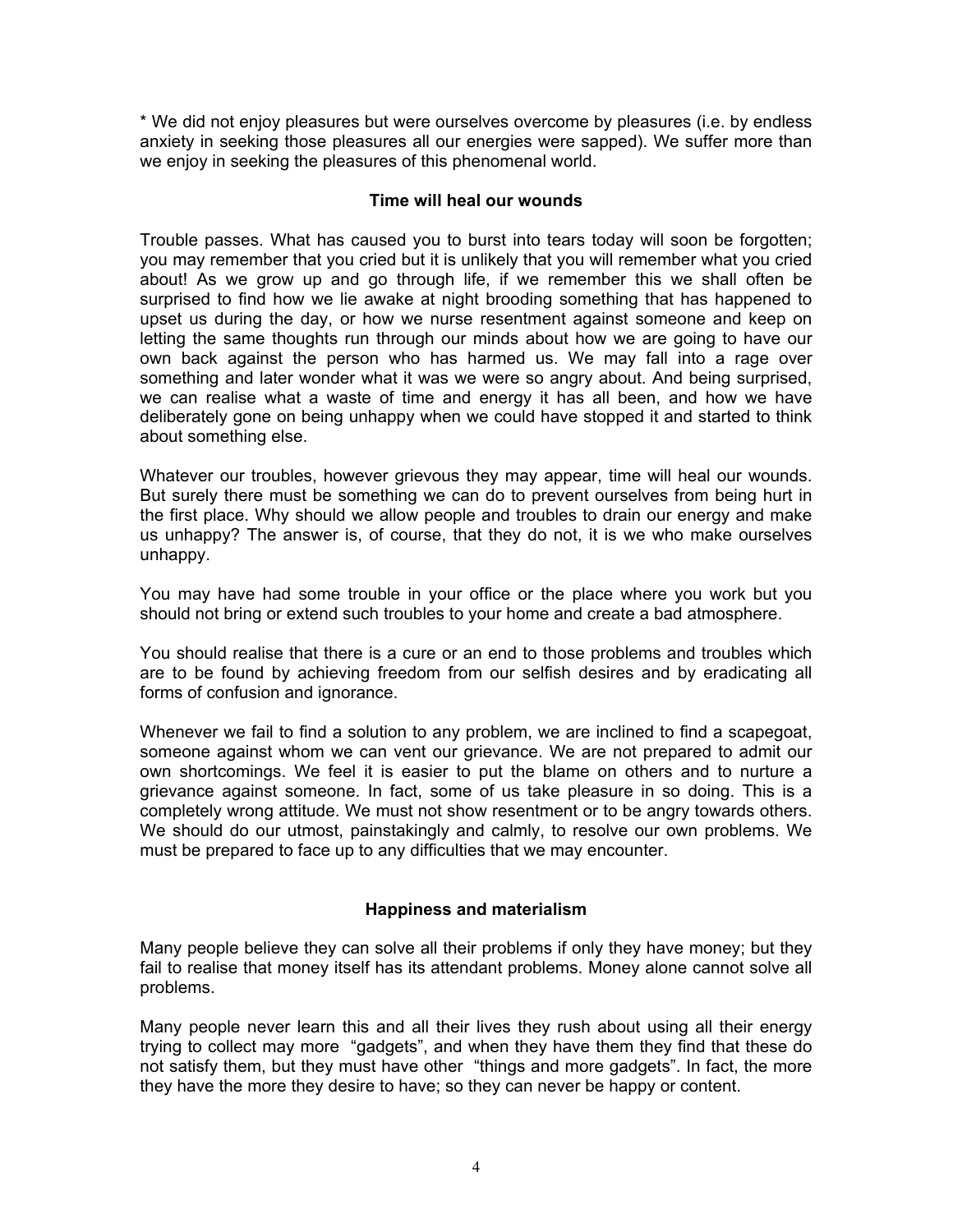The following advice gives us tremendous consolation to make up our mind when we lose something:-

"Say not that this is yours and that is mine, Just say, this came to you and that to me, So we may not regret the fading shine, Of all the glorious things which ceased to be."

Wealth is not something for you to dump somewhere and to crave for. It is for you to make use of for your welfare as well as others. If you spend your time by only clinging to your property without even fulfilling your obligations towards your country, your people and your religion you may find that when the time comes for you to leave, this world will still be plagued with worries. You will not be benefited with that property which you have so painstakingly collected.

To hope for wealth and gain through gambling is like hoping for shelter from the sun through the clouds, whereas to hope for progress and prosperity through diligence in work is like building a permanent house as a shelter from the sun and rain.

*"Your property will remain when you die. Your friends and relatives will follow you up to your grave. But only good or bad actions you have done during your life-time will follow you beyond the grave."* 

Many things that we hope will give us pleasure are disappointing when we get them, like the three wishes in the fairy tale, it sounds nice to have a lot of money but if we get it we may find that it brings us worry in deciding how to use it or how to protect it, or we may be led to act foolishly. The rich man begins to wonder if his friends value him for himself or for his money, and this is another form of mental sorrow. And there is always the fear of losing what we have, whether it be possessions or some beloved person. So when we are honest and look closely at what we call "happiness" we find that it is a kind of mirage in the mind, never fully grasped, never complete, or at the best, accompanied by fear of loss.

*Your wealth can decorate only your house but not you. Only your own virtue can decorate you. Your dress can decorate your body but not you. Only your good conduct can decorate you.* 

The method that people should adopt to gain happiness must be a harmless one. There is no meaning in enjoying happiness by causing suffering to another person or any other living being. Buddha says: *"Blessed are they who earn their living without harming others."*

*"Happiness is a perfume you cannot pour on others without getting a few drops on yourself."* 

You may not be able to change the world according to your wishes but you may be able to change your heart to find happiness.

It is only when you have suffered through doing good that you can achieve a greater happiness than others.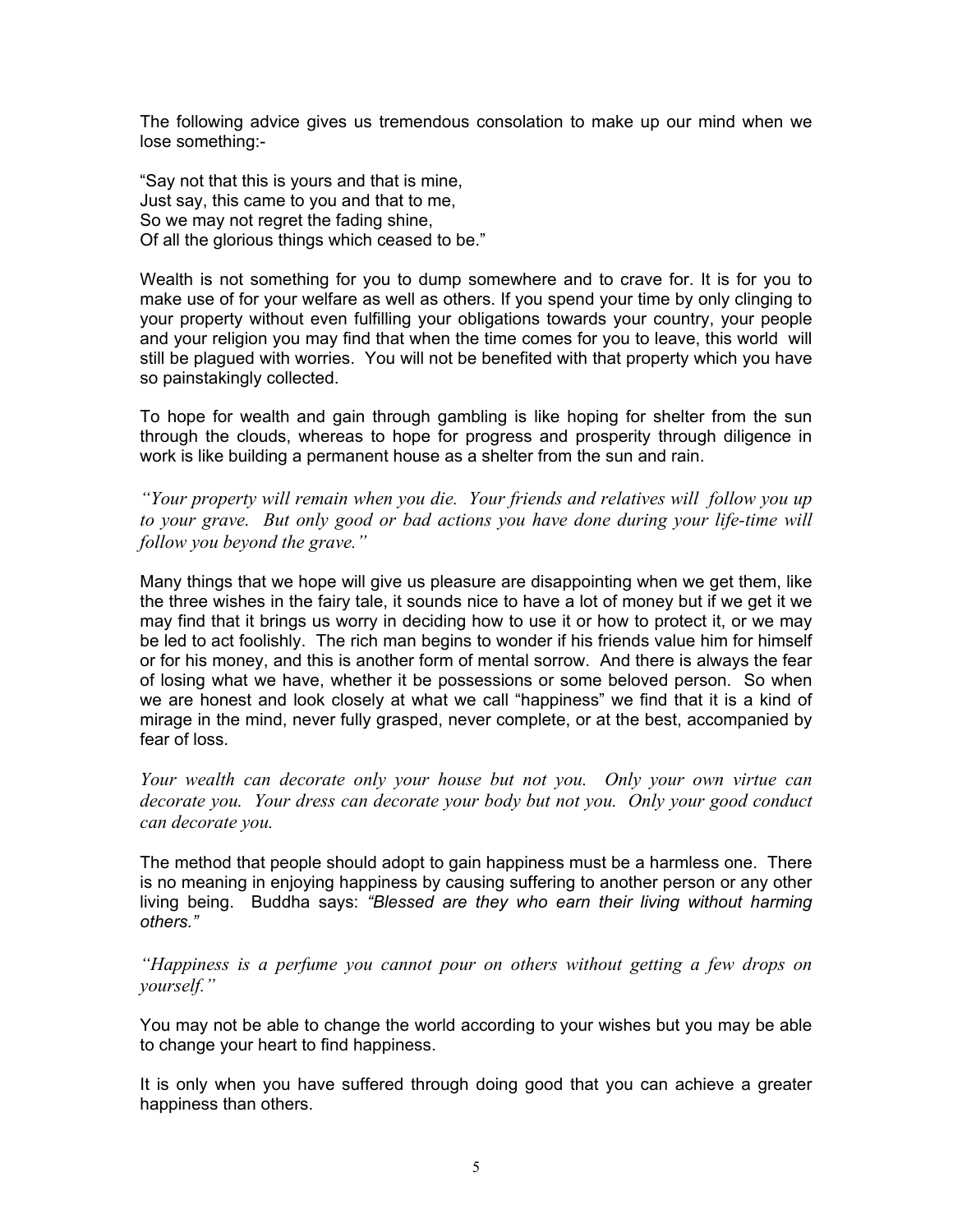*"If we want to find happiness, let us stop thinking about gratitude or ingratitude and give for the inner joy of giving. Ingratitude is natural-like weeds. Gratitude is like a rose. It has to be fed, watered and cultivated and loved and protected." (D. Carnegie).*

# **Control your mind**

Man's mind influences his body profoundly. If allowed to function the viciously and entertain unwholesome thoughts, mind can cause disaster, can even kill a being; but it can also cure a sick body. When the mind is concentrated on right thoughts with right effort and understanding the effect it can produce is immense. A mind with pure and wholesome thoughts really does lead to healthy relaxed living.

Buddha says*: "No enemy can harm one so much as one's own thoughts of craving, thoughts of hate, thoughts of jealousy and so on."* 

A man who does not know how to adjust his mind according to circumstances would be like a corpse in a coffin.

Turn your mind to yourself, and try to find pleasure within yourself, and you will always find therein an infinite source of pleasure ready for your enjoyment.

It is only when the mind is controlled and is kept to the right road of orderly progress that it becomes useful for its possessor and for society. A disorderly mind is a liability both to its owner and to others. All the havoc wrought in the world is created by men who have not learned the way of mind control, balance and poise.

Calmness is not weakness. A calm attitude at all times shows a man of culture. It is not too hard for man to be calm when things are favourable, but to be composed when things are wrong is hard indeed, and it is this difficult quality that is worth achieving; for by such calm and control he builds up strength of character. It is quite wrong to imagine that they alone are strong and powerful who are noisy, garrulous and fussily busy.

# **Act Wisely**

Man must know how to use his youth, wealth, power, energy and knowledge at the proper time, at the proper place and in the proper way for his own benefit, and for the benefit and welfare of the others as well. If he misuses such privileges, it will only cause his own down-fall. *"Man must be strong enough to know when he is weak, brave enough to encounter fear, proud and unbending in honest defeat, humble and gently in victory."* 

Some people through a sudden stroke of fortune receive a large sum of money or are endowed with some property, or they might inherit a large share of the property from their parents. But amongst them only a very few would know how to preserve and maintain such newly acquired property. Normally property that is easily acquired without their own effort and labour, has no real value to them. Therefore they will start to spend the money on unnecessary things and, very soon, the whole property will be squandered. People must know how to handle their property without wasting it, and for that they must use a little bit of their common sense.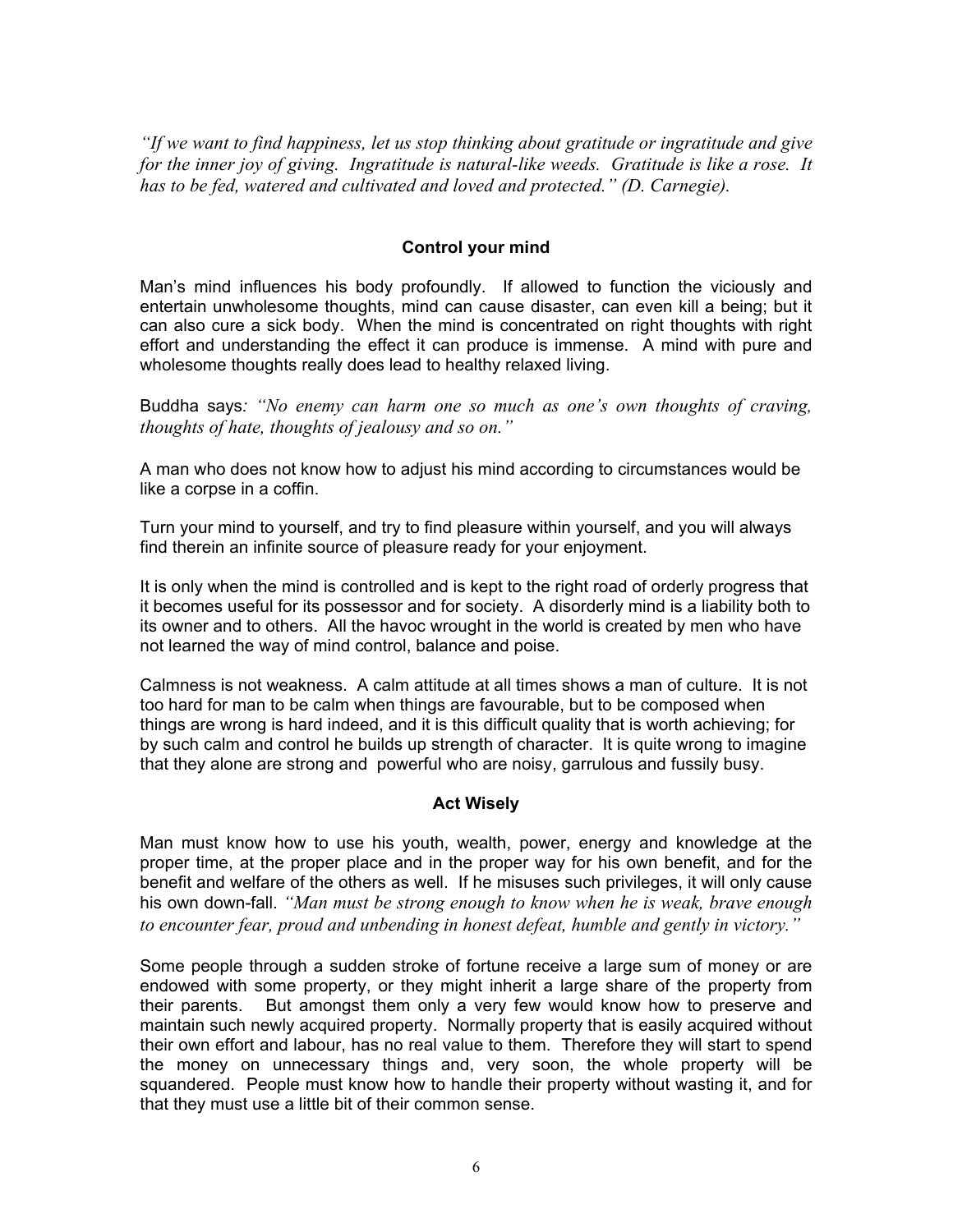### **Adjust ourselves**

We are living in an ever changing world. But a very few people realise this fact. One should not cling to the traditions, customs, manners, habits and beliefs, introduced by ancient people and ancestors thinking that he should follow all those traditions forever and ever. If he is going to be so narrow minded then there will be no progress in this society of ours. There may be some good customs amongst them which had been handed down by the ancestors; but one must consider whether these customs are congenial to modern society. On the other hand parents and elderly people conflict with their younger generation. They would like to see their children follow the same old customs and traditions. However this is not a very good attitude to adopt. Allow the children to move with the times if it is harmless. Parents only have to remember how their own parents had objected to certain modern ways of living prevalent at the time when they were young. This conflict between the conservative people and the younger generation is not a very healthy attitude towards the progress of society. Of course, if children go astray due to misguidance of modern society then parents should counsel and guide them.

You must learn how to tolerate the other man's views and customs even though you do not like them. Here, to tolerate does not mean that you have to follow his ideas and ideals.

Every man is a part of the world of man, and is responsible for what goes on in it. He must be concerned as to whether or not society is becoming more humanised. He must ask what he himself is doing to bring about a better order of things. This is the ethical view by which life takes on a serious aspect is given an incentive. Such a life is the really happy life. Then we become commendably, constructively discontented with the present order of things, and proceed happily to do something about it.

# **Healthy Atmosphere**

However bitter may be the joke and remarks directed at you by others, like a wise man you too must answer them with another joke without an unhealthy atmosphere.

When you play a game don't show your temper if you are losing the game; by doing so you not only spoil the pleasure of others but you will in the end completely lose the game.

You cannot correct each and every person in this world in order to achieve peace in the same way as you cannot remove the world of stones and thorns to walk smoothly. One who wants to walk on \* smooth ground must wear a pair of shoes. Likewise, one who wants to have a peace of mind, must know how to guard his own senses.

There are various ways to correct a person if he is wrong. By criticising, blaming and shouting at him publicly, you cannot correct him; you must know how to correct him without humiliating him. Many people make more enemies by criticising others. If you can tell him kindly, with the intention of correcting him, he will certainly listen to you and some day he will thank you for your guidance and kindness.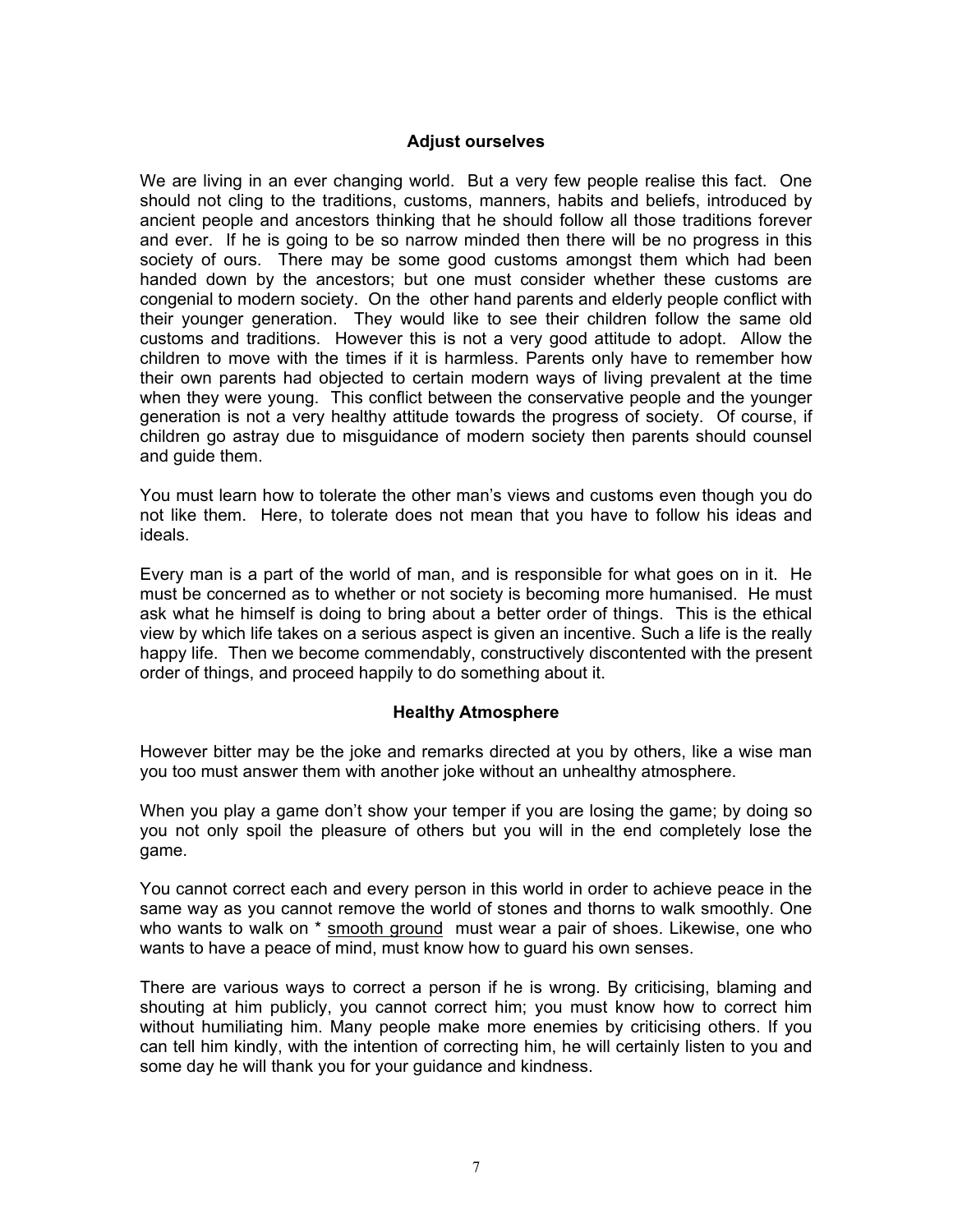Whenever you express your views regarding certain matters, always try to use words which would not hurt the feelings of others. There are various ways of expressing you views either gently or politely or even diplomatically.

You should not lose your temper when your faults are pointed out. You may think that by showing temper and shouting at others you can suppress or overcome your shortcomings. It is a false and wrong attitude to adopt.

You should not reveal the personal secrets of a former friend which were confided to you even though you are not in good terms with him. If you do so, others will look down upon you and will never accept you as a sincere man.

# **Be unbiased**

You should not come to any hasty decision regarding any matter when you are in a bad mood or when provoked by someone, not even when you are in a good mood influenced by emotion, because at such a time the state of your mind is emotional and any decision or conclusion reached during such a period would be a matter you could one day regret. Allow your mind to calm down first and think over it, then your judgement will be an unbiased one.

Cultivate tolerance; for tolerance helps you to avoid hasty judgements, to sympathise with other people's troubles, to avoid captious criticism, to realise that even the finest human being is not infallible; the weakness you find in your neighbours can be found in your own self.

#### **Humility**

Humility is the wise man's measuring-rod for learning the difference between what is and what is yet to be. "The Buddha himself started his ministry by discarding all his princely pride in an act of self-humiliation. He attained sainthood during his life, but never lost his naturalness, never assumed superior airs. His dissertations and parable were never pompous. He had time for the most humble of men. He never lost his sense of humour."

# **Don' waste your time**

To waste a man's existence in grieving over the past, and in idleness and heedlessness is to show his unfitness for the noble place he holds thus inviting his bad kamma to relegate him to a place befitting his unworthiness. Bear this strongly in your mind, and do good while life lasts. By wasting your time you injure not only yourself but also others, for your time is as much others' as it is yours.

# **Patience and tolerance**

Be patient with all. Anger leads one through a pathless jungle. While it irritates and annoys others it also hurts oneself, weakens the physical frame and disturbs the mind. A harsh word, like an arrow discharged from a bow, can never be taken back even if you would offer a thousand apologies for it.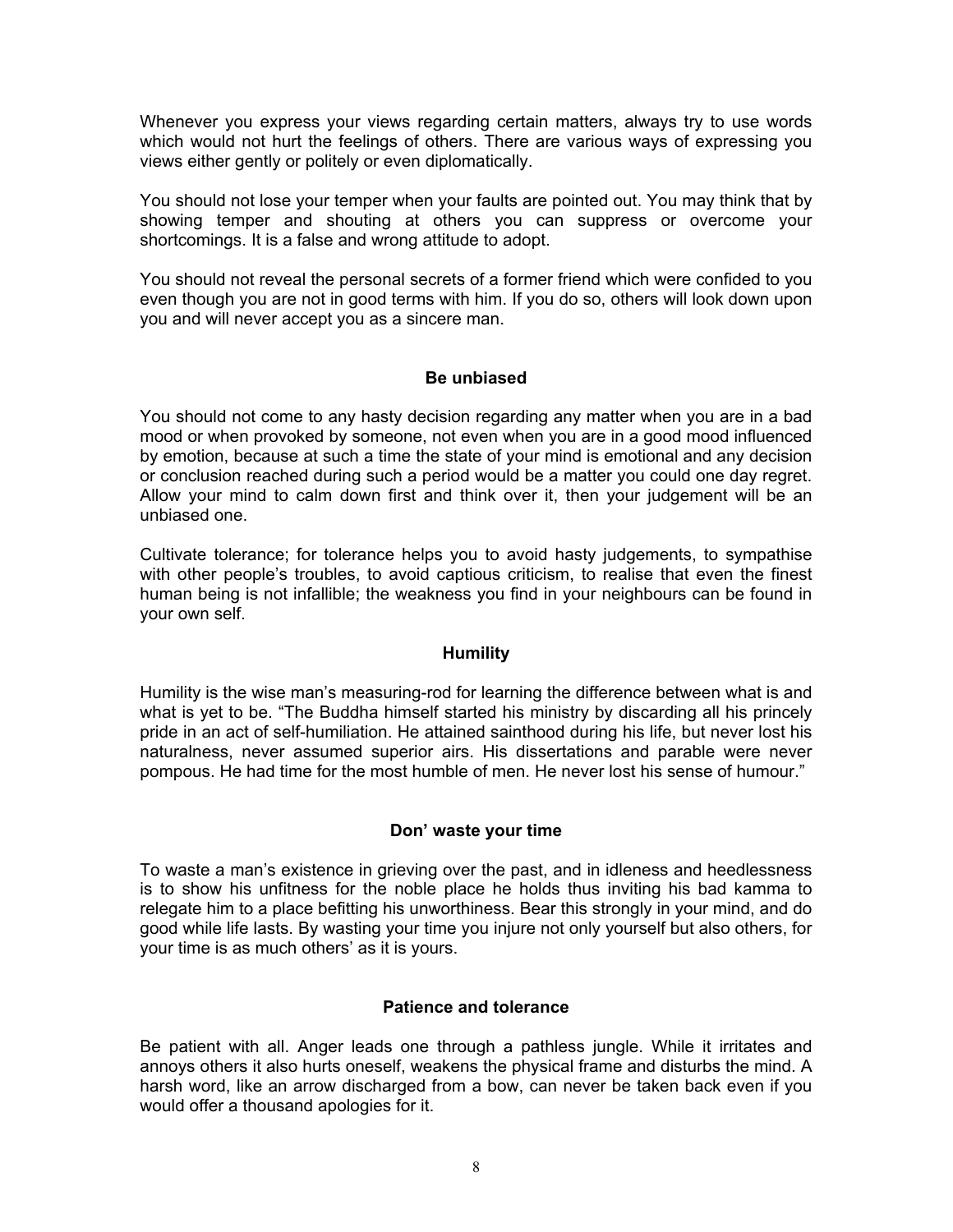*Certain creatures cannot see in the day-time whilst some others are blind at night. But a man driven to great heights of hatred does not observe anything, either by day or night.* 

With whom and with what do you fight when you are angry? You fight with yourself, for you are the worst enemy of yourself. Mind is your best friend and worst foe. You must try to kill the passion of lust, hatred and ignorance that are latent in your mind by means or morality, concentration and wisdom.

Some varieties of heart trouble, rheumatic disorders, and skin diseases are traceable to chronic resentment, hatred and jealously \*. Such destructive feelings poison the cockles of the heart. They foster the development of latent disease tendencies and invite disease microbes.

# **Returning good for evil**

If you want to get rid of your enemies you should first kill your anger which is the greatest enemy within you.

On the other hand if you are going to be perturbed hearing from your enemies, it means you are fulfilling the wishes of your enemies by unknowingly entering into their trap.

You should not think that you can only learn something from only those who praise and help you and associate with you very closely. There are many things that you could learn from your enemies also; you should not think they are entirely wrong just because they happen to be your enemies. They may also possess certain good qualities.

You won't be able to get rid of your enemies by returning evil for evil. If you do that then you will be inviting only more enemies. The best and the most correct method of overcoming your enemies  $is^*$  by radiating your kindness towards them. You may think that this is impossible or something nonsensical. But this method is very highly appreciated by every cultured man. When you come to know that there is someone who is very angry with you, you should first try to find out the main cause of that enmity; if it is due to you mistake you should admit it and should not hesitate to apologise to him. If it is due to certain misunderstandings between you both you must have a heart to heart talk with him and try to enlighten him. If it is due to jealousy or some other emotional feeling you must try to radiate your loving kindness towards him so that you will be able to influence him through your mental waves. You may not be able to understand how it works but through the experience of many people it shows that this is the most powerful, intelligent and easiest method which is very highly recommended in the Buddhist religion. Of course, to do this, you must have confidence and patience in yourself. By doing this you will be able to make your enemy understand that he is in the wrong; besides you are also benefited in various ways for not accommodating enmity in your heart.

#### **Loving kindness**

As long as there is one single fellow creature whom you can console by kind words, whom you can enliven and cheer by your presence, whom you can relieve by your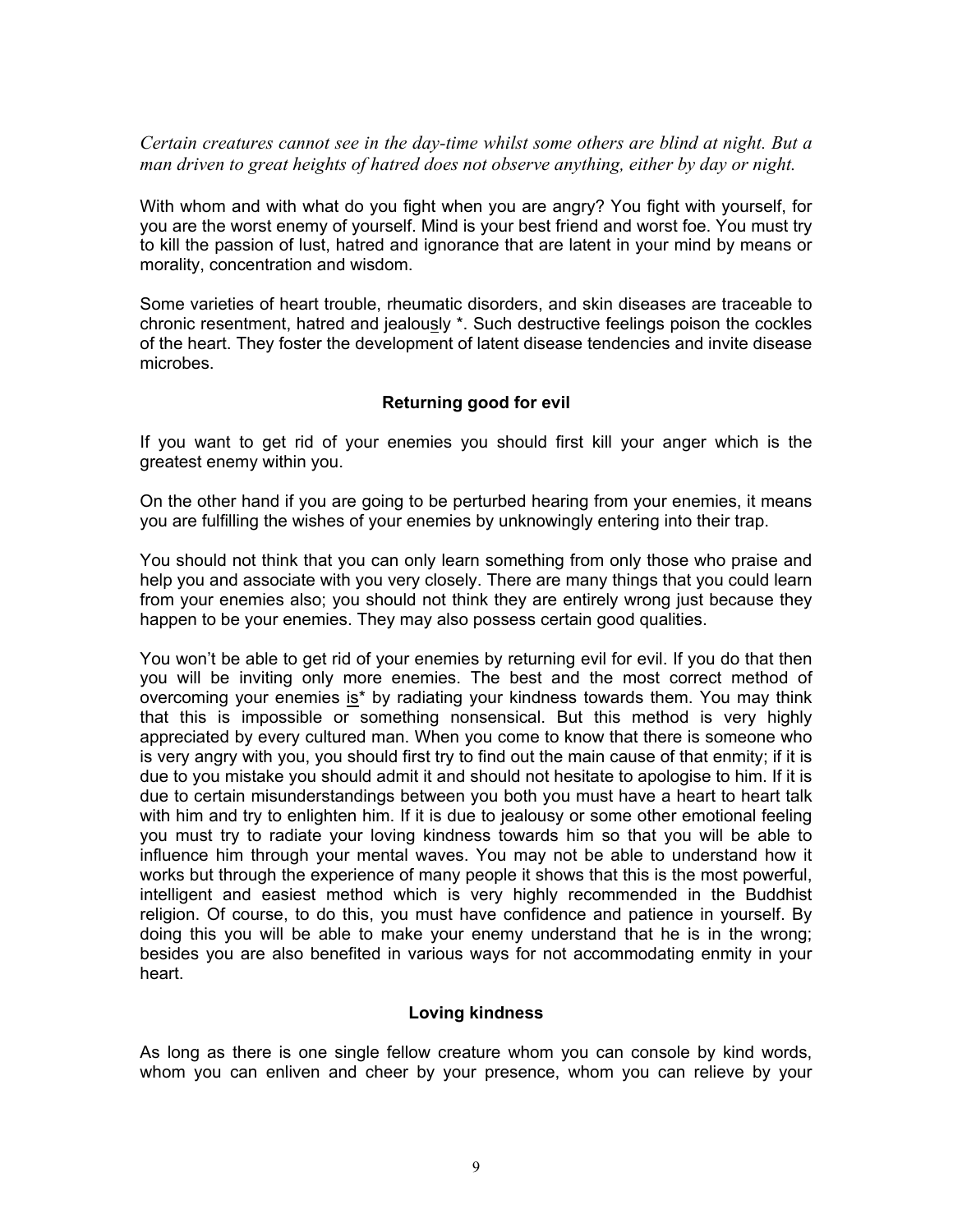worldly possessions, however scanty that charity may be, you are a precious possession to the human race and you should never be disheartened or depressed.

There may be times when those whom you love do not seem to care for you and you are apt to feel heavy at heart. But there is no just cause for dejection. What does it matter if other are not grateful to you or do not care for you, as long as you know that you are full of tender heartedness for others, full of loving compassion to your fellow men? One should never depend on others for one's happiness. *He who expects to secure satisfaction in life from others is worse than the beggar who kneels and cries for his daily bread.* 

#### **Drunkenness**

Drunkenness expels reason, Drowns memory, Defaces the brain, Diminishes strength, Inflames the blood, Causes external and internal incurable wounds.

Is a witch to the body, A devil to the mind, A thief to the purse, The beggar's curse, The wife's woe, The children's sorrow, The picture of a beast, And self murder, Who drinks to other's health. And robs himself of his own.

Its final result can never be anything but utter physical and moral degradation.

#### **The Drug Menace**

Alcohol has been described as one of the prime causes of man's physical and moral degradation. Currently another more vicious form of abuse, that of harmful and dangerous drugs, as contained in heroin, hashish and various other forms, have shown their ugly heads, causing much more serious human and social problems to the wellbeing of humanity. This problem is now world-wide. Its repercussions are more serious and deadly than that of alcohol. Thefts, robberies, sexual crimes and swindling of vast magnitude have taken place due to the pernicious influence of the drug. Murders have been committed and families have been decimated by drug addicts.

Countless millions of hard-earned dollars have been spent by Government throughout the world to rid the addicts of their evil habits and to rehabilitate them but the maddening craze persists. It is our bounden duty, as dutiful citizens, to help in whatever manner we can, through our religious and social organisations, to eradicate this dreadful and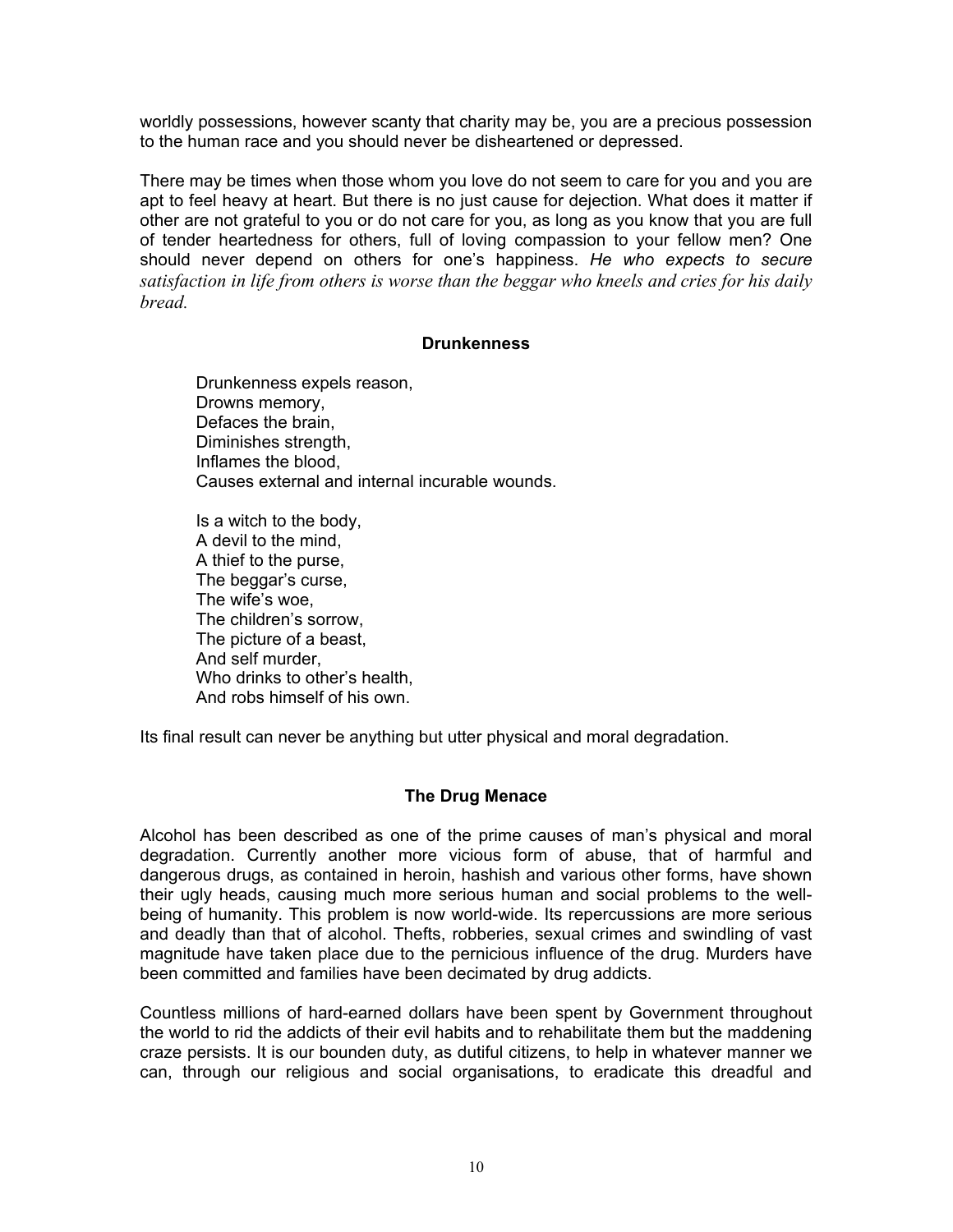obnoxious habit and to prevent our children from ever getting near to it. Life as a drug addict is a life of torture and hell on earth, leading to an early grave.

As human being we should be able to exercise our self-control and to distinguish between what is good and evil. Keep away from the drug menace and help others to do so. That will be the greatest service to humanity.

### **Live harmoniously**

World history tells us that racial discrimination, colour bar, religious fanaticism and greed for political power and wealth have created enormous misfortunes, miseries and troubles in this world and have taken a heavy toll of lives in a cruel way. These issues have never contributed anything towards peace and happiness. People who are thirsty for power and wealth and intoxicated with jealously\* always create troubles and often try to justify their cruel acts by talking nonsense and by offending others. We are living in a world which is physically united and mentally divided.

### **You create heaven and hell here**

"If you want to live in this world peacefully and happily, allow others also to live peacefully and happily, so that you can make this world something which is worthy of life." Unless and until you adjust yourself to live according to these noble principles you cannot expect happiness and peace in this world. You cannot expect this happiness and peace from heaven simply by praying. If you act according to moral principles you can create your own heaven right here in this world. If not you also can see the hell-fire on this earth itself. Not knowing how to live according to this natural and cosmic law, we always grumble when troubles confront us. If each man tries to adjust himself without grumbling and criticising others we can enjoy real heavenly bliss better than the one that some people dream of existing in far beyond above. There is no need to create a heaven elsewhere to reward a virtue, or a hell to punish vice; virtue and evil have inevitable reactions in this world itself. Your faith is immaterial in this respect. This is the highest way that you can help in the welfare of your society and your country. Today, human society has developed up to this level because of this understanding and harmony of some people who have sympathy and tolerance towards the happiness and progress of others. Now you can realise why we should practice morality. On the other hand, you must understand that by helping others morally, you help yourself and by helping yourself morally you help others also.

"We live and work and dream, Each has his little scheme, Sometimes we laugh; Sometimes we cry; And thus the days go by."

#### **Happily married life**

In a true marriage, man and women think more of the Partnership than they do of themselves. It is an interweaving of interests and a facing of sacrifice together for the sake of both.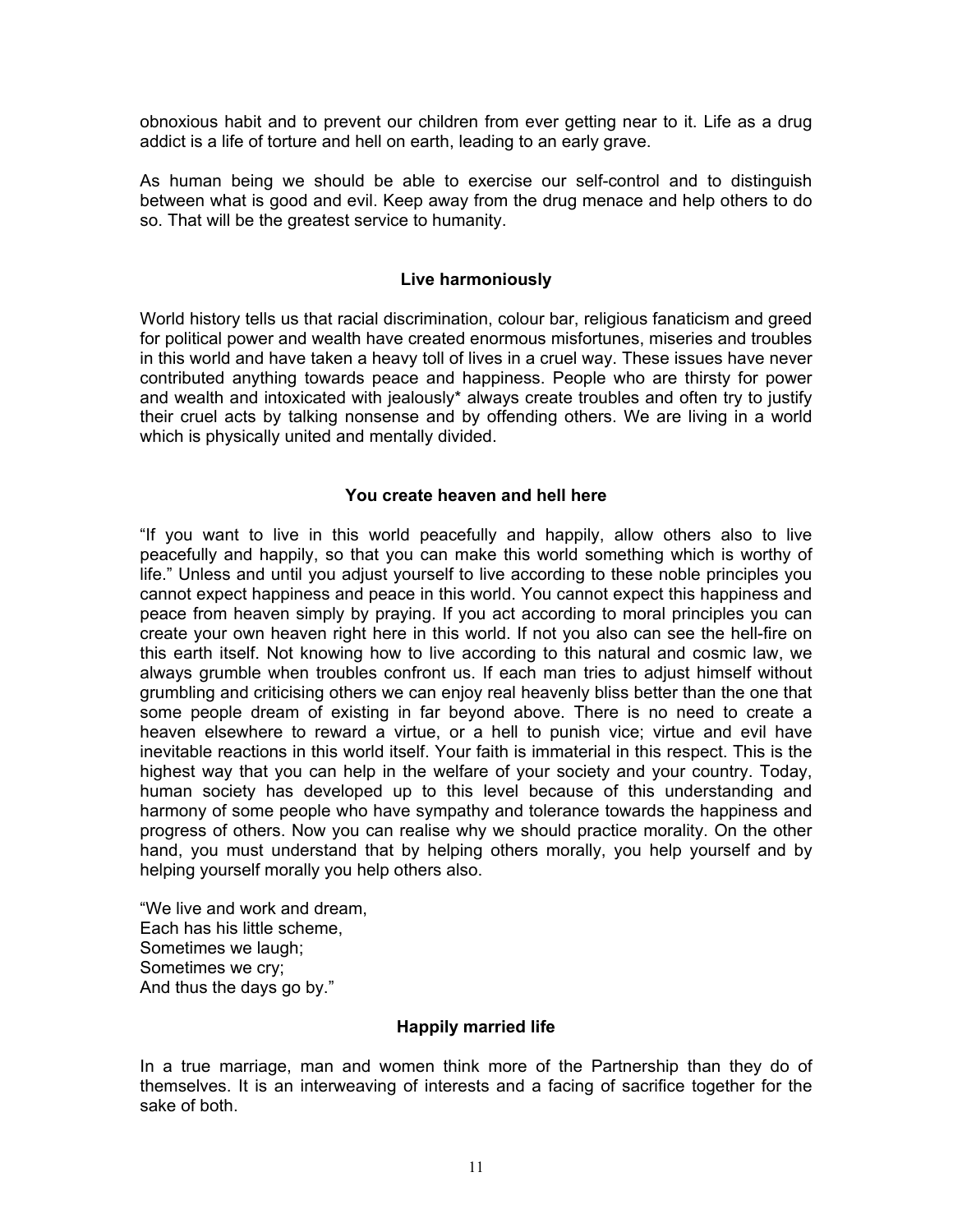A feeling of security and contentment comes from mutual efforts.

Most of the trouble and worries occuring\* amongst husband and wife, parents and children, their relatives and friends are due to misunderstanding and impatience. The husband should not treat the wife as a servant. Although he is the bread-winner of the family, it is his duty whenever he is free to help his wife in the household. On the other hand the wife should not always nag or grumble at her husband whenever there is any shortage at home. She should not also be suspicious of her husband. If he really has some weakness she could correct him by talking it over with him kindly. A wife has to tolerate a lot of things without bothering her husband. A husband also has to act wisely.

Marriage is a blessing but many people turn their married life into a curse due to lack of understanding, tolerance and patience. Poverty is not the main cause of an unhappy married life. Husband and wife must learn to share the pleasure and pain of everything in their daily life. Mutual understanding is the secret of a happy family life.

# **Accept criticism**

*Sweetness is sickness, bitterness is medicine.* Praise is like a sweet, excess of which cause sickness. And criticism is like a bitter pill or a painful injection which cures sickness. We must have the courage to welcome criticism and not to be afraid of it.

"The ugliness we see in others Is a reflection of our own nature"

A man's individual life, circumstances and world are a reflection of his own thoughts and beliefs. All men are mirrors reflecting according to their own surface. All men, looking at the world of men and things, are looking into a mirror which gives back their own reflection.

#### **Mind your own business**

How nice it is, if you can attend to your own affairs without too much of interference to with other's business. Here is the advice given by the Buddha:

*"One should not regard the faults of others, thing done and left undone by others, but one's own deeds of commission and omission."* 

Again the Buddha says*: "He who is observant of other's faults, and is always irritable his own defilements increase. He is far from the destruction of defilement."* 

*Further he says: "Easy to see the faults of others; but one's own is difficult to see. One winnows other's faults life chaff; but one' own hides as a crafty fowler covers himself."*

"The noble swerve not from the right path, let happen what may and crave no longer after worldly joys. The wise remain clam and constant in mind alike in joy and in sorrow."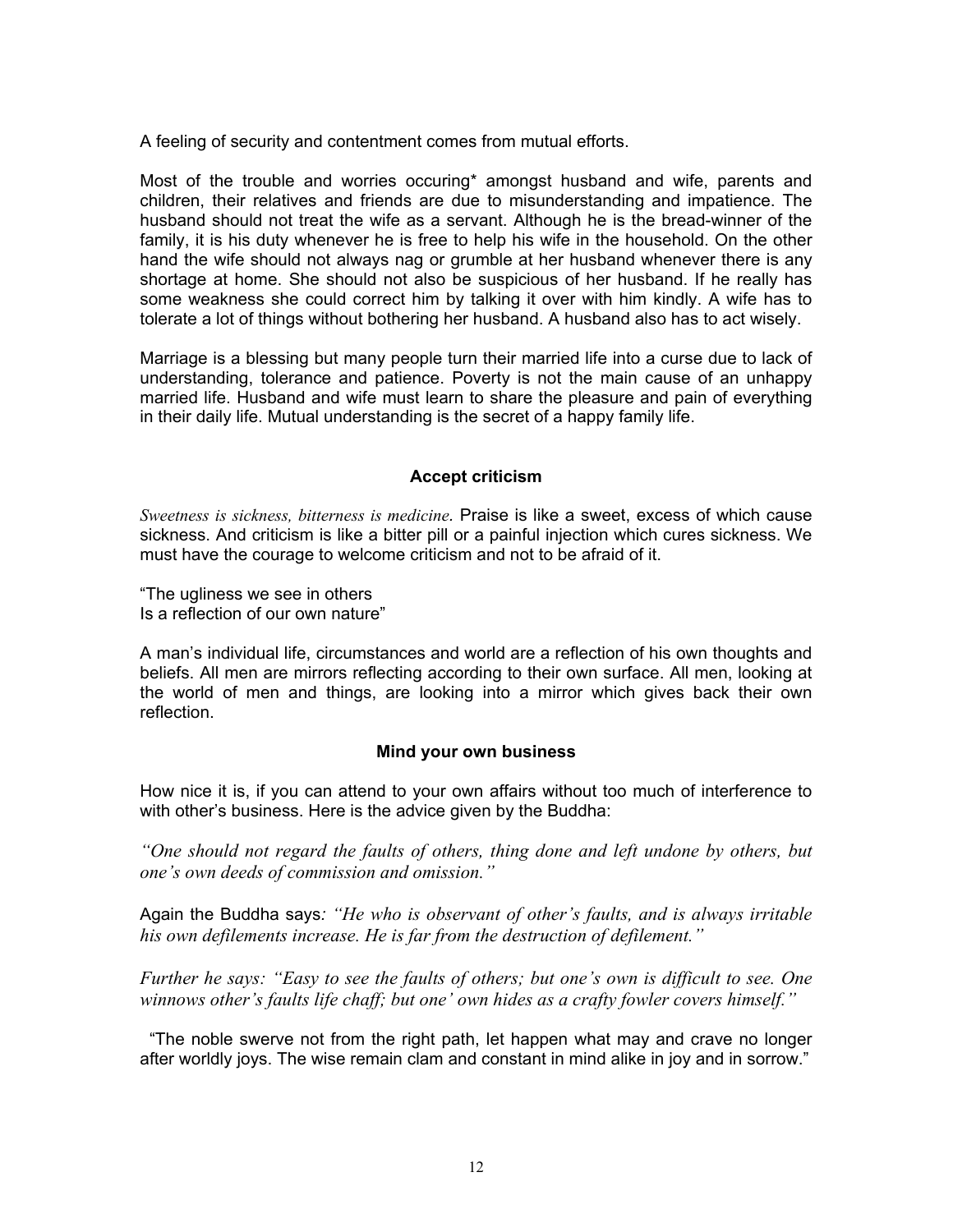No one can live in this world without being blamed and criticised by others. Buddha says:

"*People blame others for their silence. They blame those who talk much and those in moderation. There is therefore no one in this world who is not blamed."* Further He says: *"There never was, nor will be, nor is there now any one who is wholly blamed or wholly praised. "* Not all those who criticise you are your enemies. You can make use of the opportunity to find out your own weaknesses which you yourself cannot see.

You should not give up good work just because of criticism. If you have the courage to carry out your good work is spite of criticisms, you are indeed a great man and could succeed everywhere.

# **Don't worry**

The secret of happy, successful living lies in doing what needs to be done now, and not worrying about the past and the future. We cannot go back into the past and reshape it nor can we anticipate everything that may happen in the future. There is but one moment of time over which we have some conscious control and that is the present.

Many people just worry by thinking about their future. If they have learned to adjust themselves according to the circumstances of their daily life there is no reason for them to be worried. Whatever castles they may build in the air, whatever dreams they may have in their mind, they must always remember that they are living in this world of constant changes.

#### **Be good**

"There is no stars which we could trust, There is no guiding light, And we know that we must, BE GOOD, BE JUST, BE RIGHT."

#### **Pillars of success**

Failures are but the pillars of success. To learn by our failures is to achieve success. To never have failed is never have won. Unless we experience failure and its attendant forces, we shall not be able to appreciate to the full a victory.

It becomes merely a turn in events that is of little or no interest to us. Failures not only help us to success, but to make us kind, sympathetic, understanding and rich in experience.

#### **The real beauty**

If one is born ugly, no matter how ugly his face may be, if he cultivate love, that love will give him an inward eternal charm which emanate outwardly and parade his whole being